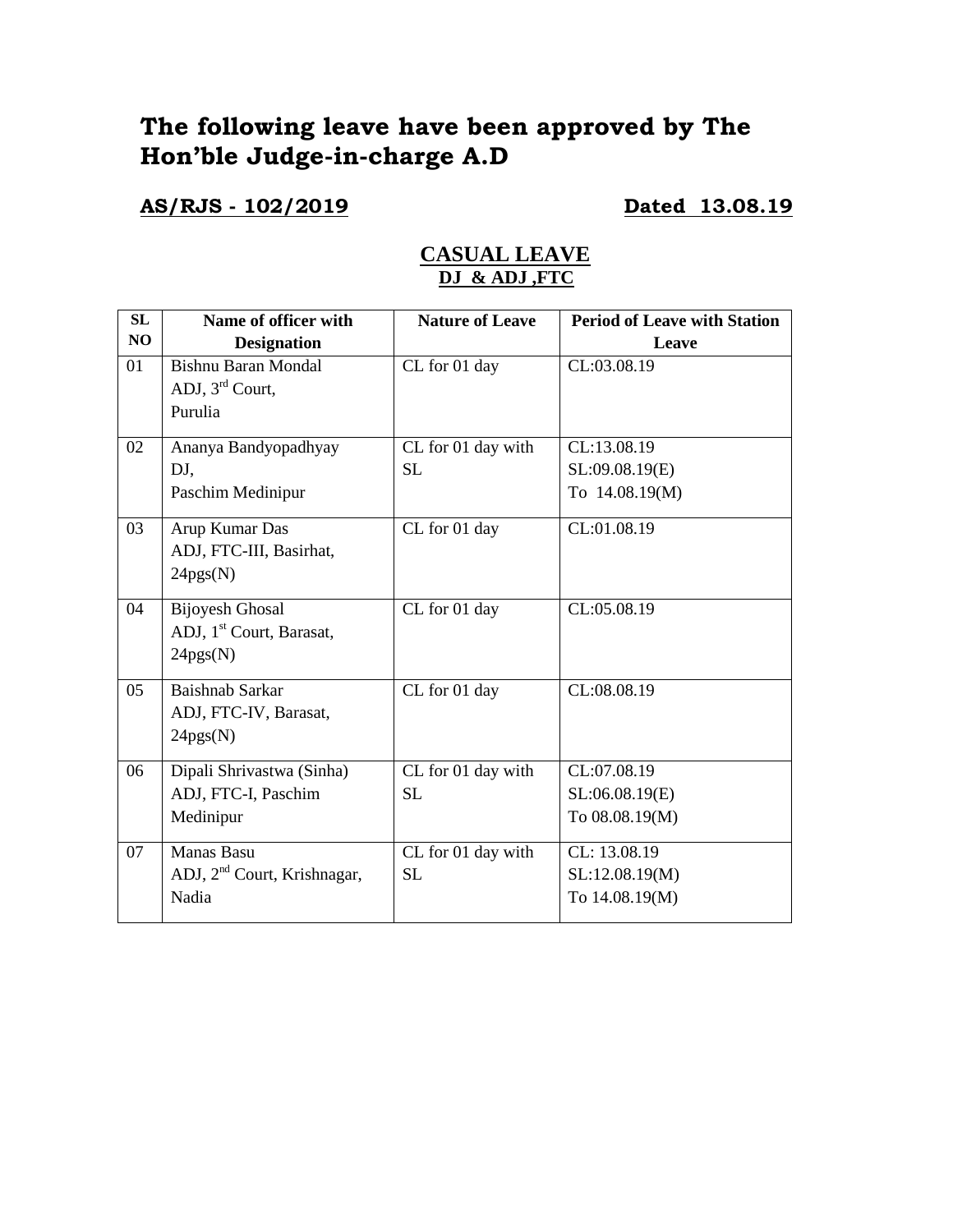|--|--|

| 08 | <b>Mahitosh Dutta</b><br>ADJ, 6 <sup>th</sup> Court, Barasat,<br>24pgs(N) | CL for 01 day                    | CL:06.08.19                                                    |
|----|---------------------------------------------------------------------------|----------------------------------|----------------------------------------------------------------|
| 09 | Priyajit Chatterjee<br>ADJ, FTC, Kalyani, Nadia                           | CL for 02 days                   | CL:30.07.19,<br>31.07.19                                       |
| 10 | Ajay Kumar Das<br>DJ,<br>Paschim Bardhaman                                | CL for 01 day with<br><b>SL</b>  | CL:13.08.19<br>SL:09.08.19(E)<br>To 14.08.19(M)                |
| 11 | Asish Gupta<br>ADJ, FTC-I, Tamluk, Purba<br>Medinipur                     | CL for 01 day with<br><b>SL</b>  | CL:13.08.19<br>SL:13.08.19(M)<br>To 14.08.19(M)                |
| 12 | Dinanath Prasad<br>ADJ, FTC-I, Kandi,<br>Murshidabad                      | CL for 03 days                   | CL:29.07.19<br>To 31.07.19                                     |
| 13 | Himadri Sankar Ghosh Hazra<br>ADJ, Haldia, Purba Medinipur                | CL for 02 days with<br><b>SL</b> | CL:13.08.19<br>To 14.08.19<br>SL:09.08.19(E)<br>To 15.08.19(M) |
| 14 | Madan Mohan Mishra<br>ADJ, FTC-III, Barrackpore,<br>24pgs(N)              | CL for 01 day                    | CL:05.08.19                                                    |
| 15 | Rabindra Nath Malik<br>ADJ, 1 <sup>st</sup> Court, Arambagh,<br>Hooghly   | CL for 02 days with<br><b>SL</b> | CL:16.08.19,<br>17.08.19<br>SL:15.08.19(E)<br>To 19.08.19(M)   |

Submitted

Sd/ **Registrar (Judicial Service)**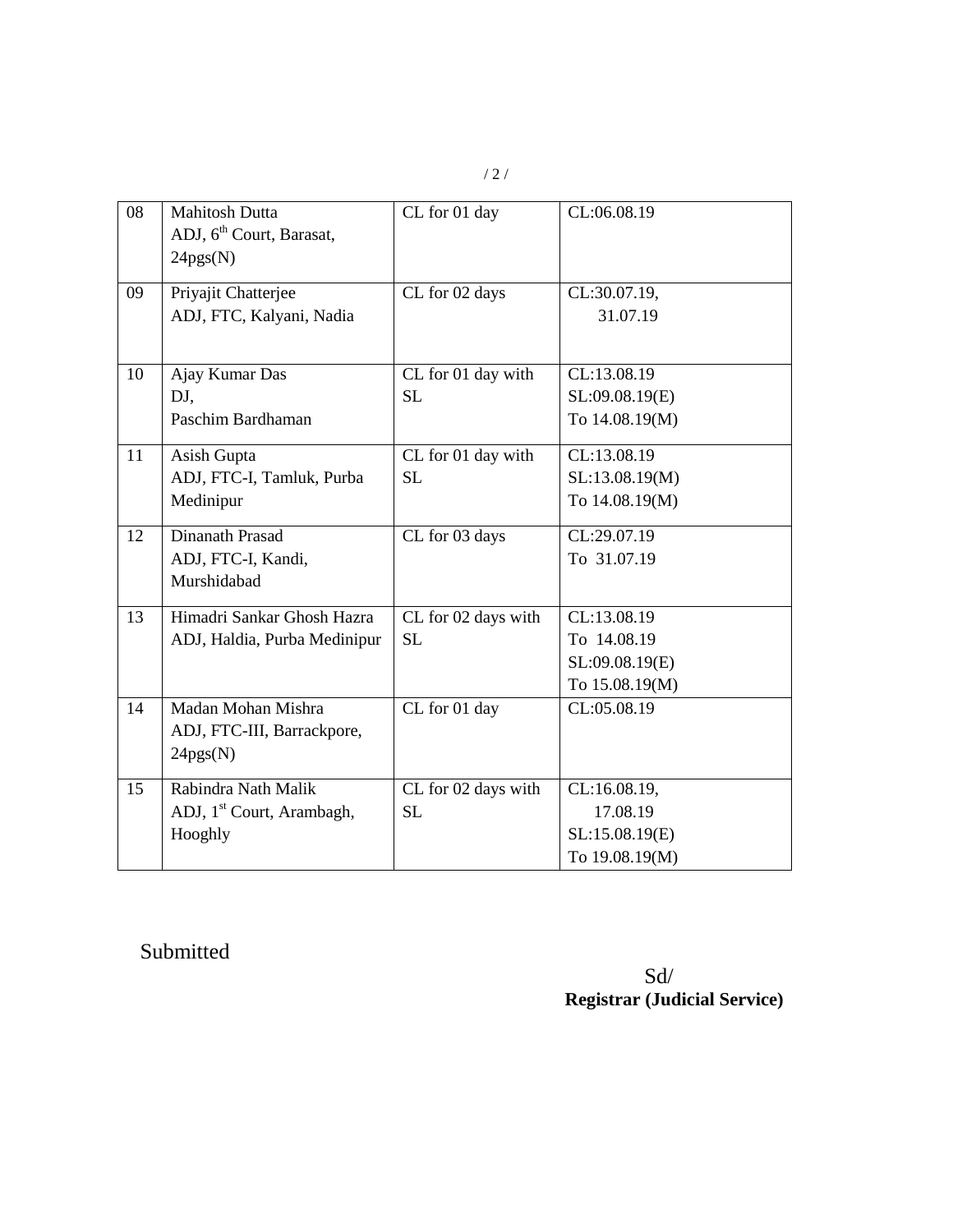## **The following leave have been approved by the Hon'ble Judgein-Charge A.D.**

#### **AS/RJS- 98 /2019 Dated : 13.08.2019**

|                 | DJ/ADJ                                                                |                                                                                                                                              |                                              |
|-----------------|-----------------------------------------------------------------------|----------------------------------------------------------------------------------------------------------------------------------------------|----------------------------------------------|
| <b>SL</b><br>NO | Name of officer with<br><b>Designation</b>                            | <b>Nature of</b><br>Leave                                                                                                                    | <b>Period of Leave with Station</b><br>Leave |
| 01.             | Smt. Sarbani Mallik<br>Chattopadhyay<br>ADJ, $1st$ Court,<br>Howrah   | Prayer for cancellation of 05 days Earned Leave from<br>04.08.2019 to 08.08.2019 which was approved by<br>this Hon'ble court on $05.08.2019$ |                                              |
| 02.             | Smt. Soma Majumder<br>ADJ, $2nd$ Court,<br>Contai, Purba<br>Medinipur | <b>Earned Leave</b><br>for 08 days                                                                                                           | From 20.09.2019 to 27.09.2019                |

### **ADJ, FTC/CJ(SD)**

| <b>SL</b><br>NO | Name of officer with<br><b>Designation</b>                                    | <b>Nature of</b><br>Leave          | <b>Period of Leave with Station</b><br>Leave |
|-----------------|-------------------------------------------------------------------------------|------------------------------------|----------------------------------------------|
| 03.             | Sri Bhaskar Majumder<br>$CJ(SD)$ , $2nd$ Court,<br>Contai, Purba<br>Medinipur | <b>Earned Leave</b><br>for 08 days | From 20.09.2019 to 27.09.2019                |
| 04.             | Sri Pabitra Sen<br>CJ(SD), Kandi,<br>Murshidabad                              | <b>Earned Leave</b><br>for 09 days | From 20.08.2019 to 28.08.2019                |

#### **ACJM**

| SL<br>N <sub>O</sub> | Name of officer<br>with<br><b>Designation</b>        | <b>Nature of</b><br>Leave        | <b>Period of Leave with Station</b><br>Leave |
|----------------------|------------------------------------------------------|----------------------------------|----------------------------------------------|
| 05.                  | Smt. Sushmita Mukerji<br>ACJM, Kandi,<br>Murshidabad | Commuted<br>Leave for 06<br>days | From 15.07.2019 to 20.07.2019                |